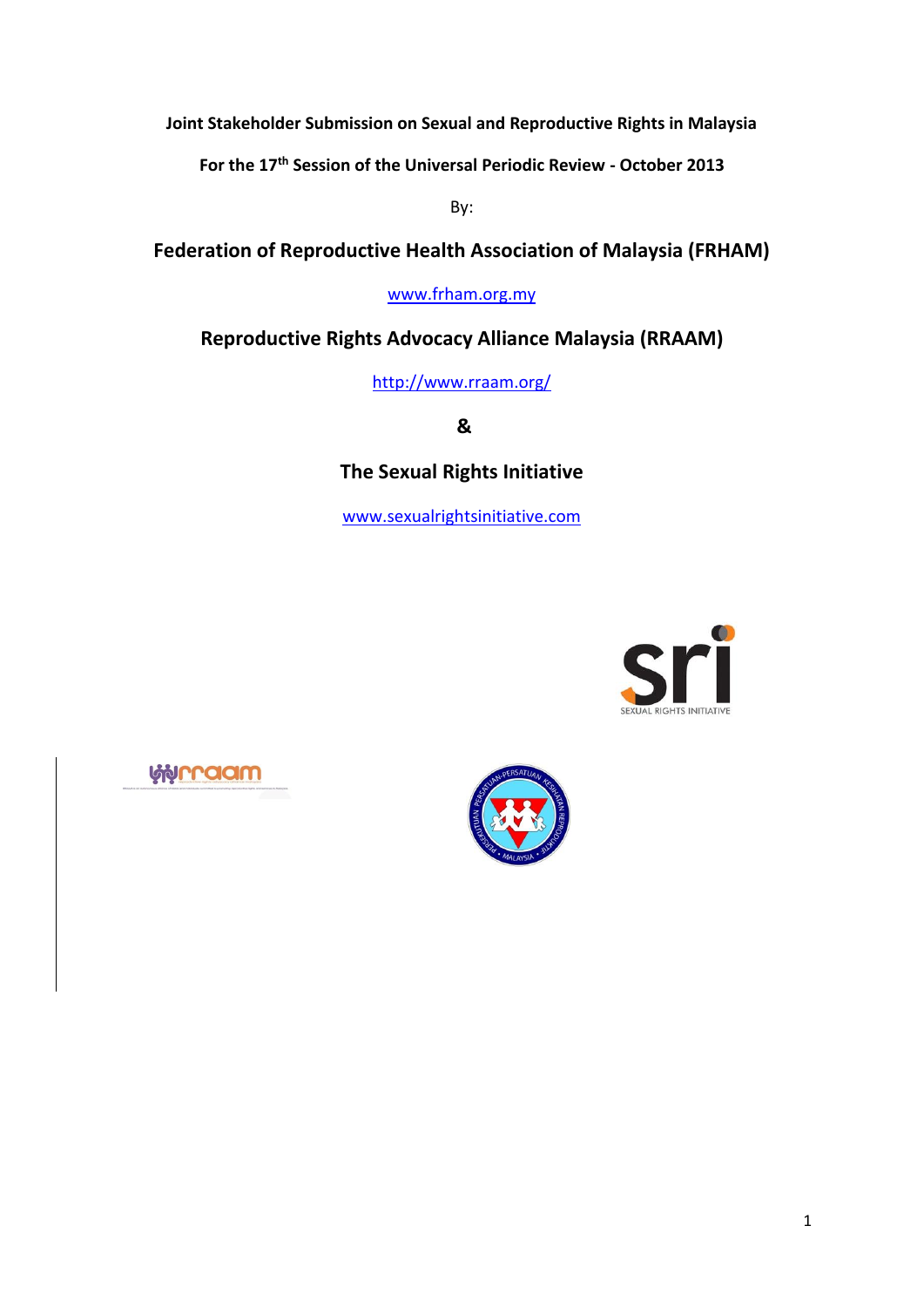**KEY WORDS: Sexual and Reproductive Health and Rights; Comprehensive sexuality education; Family Planning; access to modern methods of contraceptives; unmet needs for contraceptives, Abortion**

- 1. This report is submitted jointly by FRHAM<sup>1</sup>, RRAAM<sup>2</sup> and the Sexual Rights Initiative<sup>3</sup> focusing on issues relating to sexual reproductive rights in Malaysia.
- 2. The following major issues are included in the submission:
	- a. The right to comprehensive sexuality education for young people
	- b. The right to information and access to effective and high quality services on sexual reproductive health including safe abortion services especially for young people to prevent unintended pregnancies, sexuality transmitted infections including HIV and unsafe abortion
	- c. The fulfilment of the right to access to modern methods of contraceptives; and meet unmet need for contraception

## **INTRODUCTION**

 $\overline{a}$ 

3. Recent media reports and surveys indicate a high prevalence of unintended pregnancies and forced child-bearing for young people and lack of effective and high quality contraception putting them at risk to unintended pregnancies, unsafe abortion and STIs, including HIV and resulting in harmful impact on their health and well being. This clearly demonstrates that the sexual and reproductive health needs of adolescents and young people are neither understood nor met. Due to lack of comprehensive sexuality education and access to effective and high quality sexual and reproductive health services, young people's, especially young women's, right to health is violated.

## **RIGHT TO COMPREHENSIVE SEXUALITY EDUCATION:**

4. At the 45<sup>th</sup> session of the Commission on Population and Development in New York during the General Debate on National Experience in Population matters: Adolescents and youth, (24 April 2012), the representative of Malaysia stated: "The introduction of the National Policy on Reproductive Health and Social Education in November 2009 further enhanced our efforts and paved the way for increased access to reproductive health education,

<sup>&</sup>lt;sup>1</sup> Federation of Reproductive Health Associations, Malaysia (FRHAM) is formerly known as Federation of Family Planning Associations, Malaysia (FFPAM). FRHAM is the leading voluntary family planning, sexual and reproductive health organization in Malaysia. It is a federation of 13 State Member Associations (State MAs). It was established in 1958 with the aim of educating Malaysians in family planning and responsible parenthood, promoting and supporting effective family planning and sexual and reproductive health services. <sup>2</sup> Reproductive Rights Advocacy Alliance Malaysia is a Malaysian Women's Rights and Health Group that supports women's rights to improved abortion and contraception services. It was formed on February 2nd, 2007 by twelve organisations and individuals committed to the belief that women have the right to access legal, safe and affordable contraceptive and abortion services, both as part of women's right to decide on reproductive matters and as the right to health.

<sup>&</sup>lt;sup>3</sup> The Sexual Rights Initiative is a coalition of organizations comprised of Action Canada for Population and Development (ACPD), Akahatá – Equipo de Trabajo en Sexualidades y Géneros, Coalition for African Lesbians, Creating Resources for Empowerment in Action (CREA; India), Egyptian Initiative for Personal Rights (EIPR) and Federation for Women and Family Planning (Poland).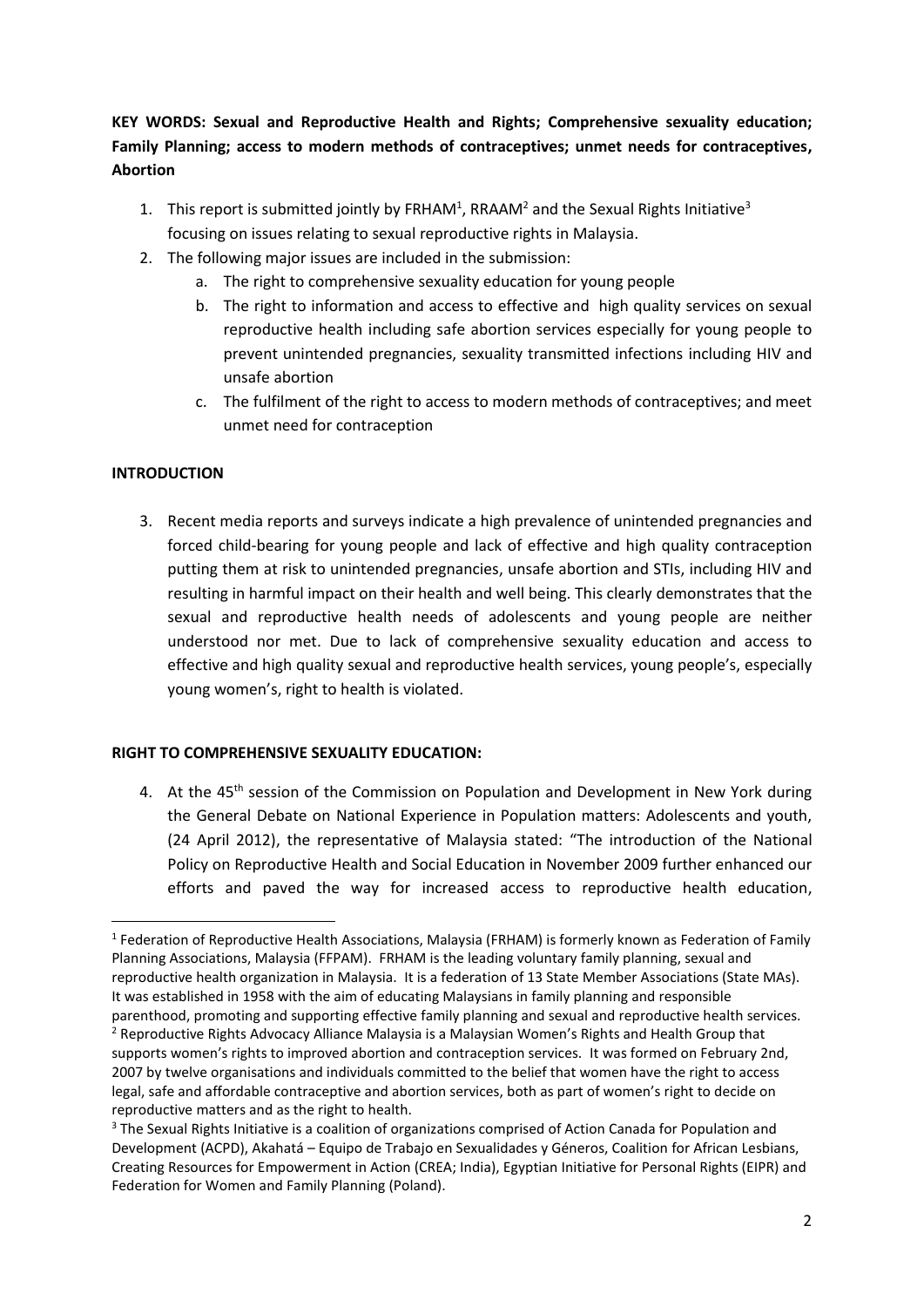information and services for adolescents and youths, stressing on positive values as well as responsible behaviours."

- 5. The Malaysian Population and Family Survey (MPFS, 2004)<sup>4</sup> reported that 2.2% of adolescents (3.8% boys and 0.6% girls) in Peninsular Malaysia have had sex, increasing from 1.2% among those under 15 years, 1.4% among those aged 15-19 and 6.3% among those 20- 24. The survey also indicated a higher prevalence of sexual activity among urban youths at 2.4% as compared to their rural counterparts, at 1.8%.
- 6. A survey conducted by FRHAM prior to running its peer education programmes at the juvenile homes found that about two thirds of the boys have had sex, and their sexual debut is before 15 years of age,<sup>5</sup> Lee's study also reported the same age on sexual debut. In a cross-sectional study of 4,500 in-school adolescents aged 12-19 years in Negeri Sembilan, Lee (2006) reported that 5.4% of them had had sex and it was higher in male students than female students.<sup>i</sup>
- 7. Despite the implementation of family planning program since 1966, the level of family planning knowledge among young people is rather low, partly because family planning services and information are not made available to them. The 2004 MPFS indicated that less than half of the respondents aged 13-24 have heard of at least one family planning method and it was even lower among those aged 13-16 years, at 34%. While almost all the young people have heard of HIV/AIDS, only 59.8% of males and 68.5% of females knew about STDs.
- 8. According to Bayer Schering Pharma's "Talking Sex and Contraception Survey (2009)", about 48% of young Malaysians aged 18-21 knew of a relative or friend who have had unintended pregnancy in the past few years.<sup>6</sup> The other outcome of an unintended pregnancy is unsafe abortion resulting in harmful health consequences for young women.

## **RIGHT TO EFFECTIVE, ACCESSIBLE HIGH QUALITY SRH SERVICES:**

**.** 

- **9.** At the 45<sup>th</sup> session of the Commission on Population and Development in New York during the General Debate on National Experience in Population matters: Adolescents and youth, (24 April 2012), the representative of Malaysia stated: "In addition, Malaysia provides universal access to healthcare services, including sexual and reproductive health services, to all adolescents in all primary and secondary healthcare facilities nationwide."
- **10.** Young people do not have full and easy access to effective and high quality sexual and reproductive health services. Under the Adolescent Health Policy<sup>7</sup>, SRH services, including family planning, are meant to be made available to all without discrimination. However, such services are not generally available in government facilities to unmarried women.

<sup>4</sup> National Population and Family Development Board (2009), National Population and Family Survey 2004, Peninsular Malaysia

<sup>5</sup> Federation of Reproductive Health Associations Malaysia (2009), Report of UNFPA Funded Project: MYSOR 209: Reaching Out to Disadvantaged Youth to address their SRH Needs and HIV Prevention through Peer Education Programme, 2008-2012.

<sup>6</sup> Bayer Schering Pharma (2009), Talking sex and contraception Survey. TNS Healthcare. July 2009

<sup>&</sup>lt;sup>7</sup> Lee L K, Chen P C Y, Lee K K, Kaur J (2006), Premarital sexual intercourse among adolescents in Malaysia: a cross-sectional Malaysian School Survey, Singapore Med J: 476-481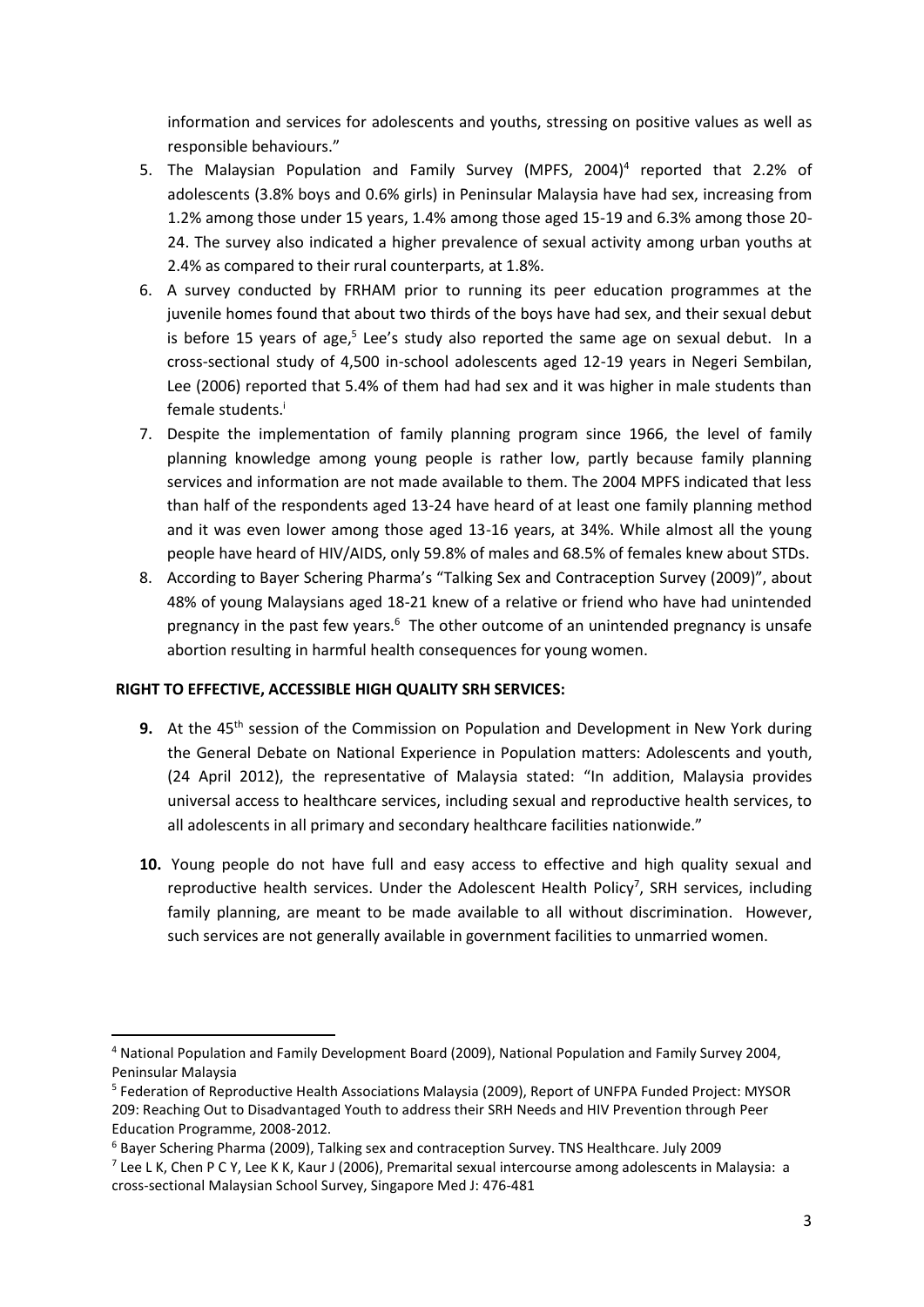11. Family planning services in the government clinics for adolescents are beginning to be initiated by MOH with guidelines on management of such cases especially for religious minorities including young Muslim women. However, such efforts are not generally known.

#### **FULLFILLMENT OF RIGHT TO CONTRACEPTION AND UNMET NEED**

- 12. The Contraceptive Prevalence Rates (**CPR**) for Malaysia is about 50 % for all contraceptive methods and 33% for modern methods since mid 1980s, which is low as compared with other countries in the region.
- 13. The CPR for any method in 2004 was only slightly lower than the level in 1988, but unmet need for any contraceptive method for the purpose of birth limitation had increased successfully during this period from 16% to about 25%
- 14. Interviews of abortion clients in a qualitative study conducted by one of the coauthoring organizations revealed their awareness of the need for reliable contraception to avoid 'accidental' pregnancies but they lacked sufficient knowledge and confidence to adopt a suitable and reliable method themselves.

#### **RIGHT TO ACCESS SAFE ABORTION SERVICES**

- 15. Demographer Prof Tey Nai Peng of University of Malay estimates that there are approximately 90,000 abortions in Malaysia annually.
- 16. Under UN Covenants, the right to health and right to life include access to reproductive health care and services. In his report to the General Assembly in 2011, the Special Rapporteur on the right of everyone to the highest standard of health emphasized that access to safe and legal abortion is a woman's right and depriving her of access including through criminalization and other legal or policy restrictions is a human rights violation that results in maternal mortality and morbidity.
- 17. Malaysia adopted a penal code amendment in 1989 allowing any registered medical practitioner to provide abortions where the continuance of the pregnancy poses a risk of injury to her mental and physical health. These provisions are stated in the Penal Code Act 574 (revised 1997) section 312.
- 18. However there has been very limited realisation of this right for women because no significant changes have taken place in actual service provision. It is a right only on paper. Surveys of doctors and medical students conducted by one of the co-authoring organization of this present submission have shown a large proportion unaware of the penal code provisions relating to abortion. They perceive abortion as an illegal procedure and take an anti-choice position on abortion.
- 19. Government clinics and hospitals provide abortions only for serious medical indications and almost never for mental health reasons. This includes reports of refusals in pregnancies resulting from rape given the poor mental health that can exist in these situations.
- 20. Laws and medical guidelines in Malaysia require, in addition to the consent of the woman seeking an abortion, the consent of the husband of a married Muslim woman to carry out an abortion. In the case of adolescent girls, the consent of parents or guardians is required.
- 21. Problems for women also lie in getting accurate information on available safe abortion services at affordable fees. The lack of such services in public hospitals together with the general perception that abortions are illegal allows exploitation by many private providers,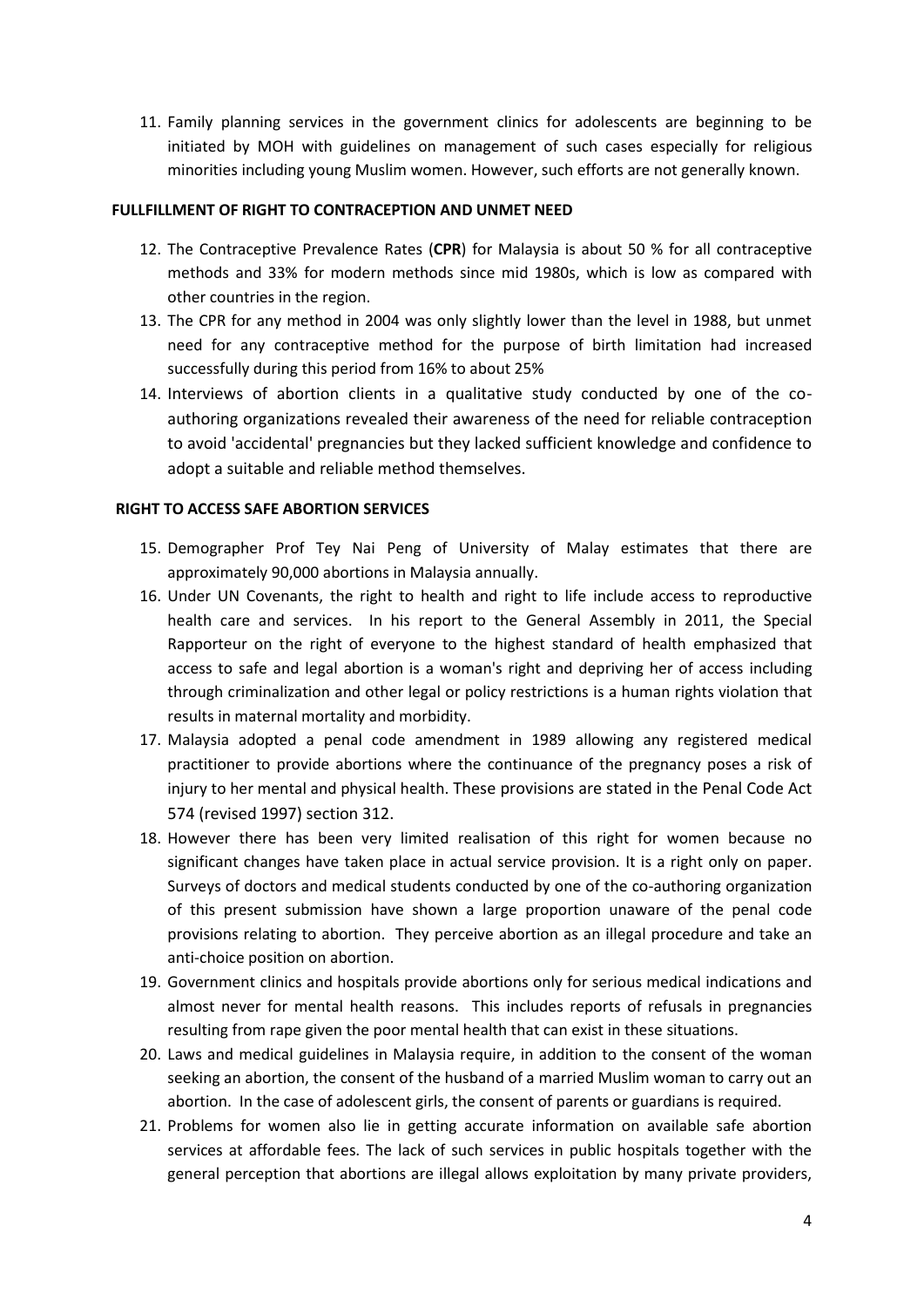both safe and unsafe, to charge exorbitant fees. It also encourages a judgmental attitude amongst providers to these clients, which runs completely against healthcare ethics.

- 22. In a survey carried out by one of the co-authoring organizations, the women surveyed had little knowledge of the procedures or of the laws governing abortions in Malaysia even though they know it is commonly practiced from hearsay. Their own experience of rejections and negative attitudes by doctors and nurses to their abortion requests both from the public and private sector suggested to them that abortions are probably illegal.
- 23. This is also a reflection on the poor attitudes and lack of knowledge of healthcare providers on the law and policies regarding abortions. Healthcare providers should also be made aware of the code of professional ethics especially in relation to conscientious objections to contraception and abortions.
- 24. Due to this inaccessibility of these services for a variety of reasons, women resort unsafe abortion even in cases where the law specifically provides for such rights. For women the fee is exorbitant in private hospital making access to these services almost impossible to a large segment of vulnerable population including the poor and adolescent girls who do not have the economic capacity to pay for such services.

#### **RECOMMENDATIONS**

- 25. The co-authoring organizations are willing to work with the government to ensure the realization of sexual and reproductive rights of women in Malaysia. To address the issues outlined above, the government of Malaysia, must implement the following recommendations:
	- a. Integrate comprehensive sexuality education as part of the formal school curriculum, delivered by well-trained and supported teachers. As well, special efforts need to be made to reach children out of school – often the most vulnerable to misinformation and exploitation.
	- b. Implement with immediate effect programmes on sexual and reproductive health services and family planning without discrimination. To this effect there should be built within these laws and policies effective monitoring mechanisms to ensure that marginalised and young people are not discriminated against while accessing these services.
	- c. Enact laws and policies protecting the confidentiality and privacy of all women who access sexual and reproductive health services. All service providers and doctors should be bound by the confidentiality clause to reduce stigma for young people accessing these rights.
	- d. Publish and provide sexual and reproductive health information and services that are currently provided by the Government to all women and especially make special efforts to reach those groups of people who are marginalised and the pockets of population. Clinics have to be set up in these areas to make these services more accessible.
	- e. Undertake evidence-based data collections on reasons for the low level of contraceptive use among women especially on specific target groups and pockets of population with unmet need for contraception. Effective strategies, including method mix would have to be developed in health education and promotion